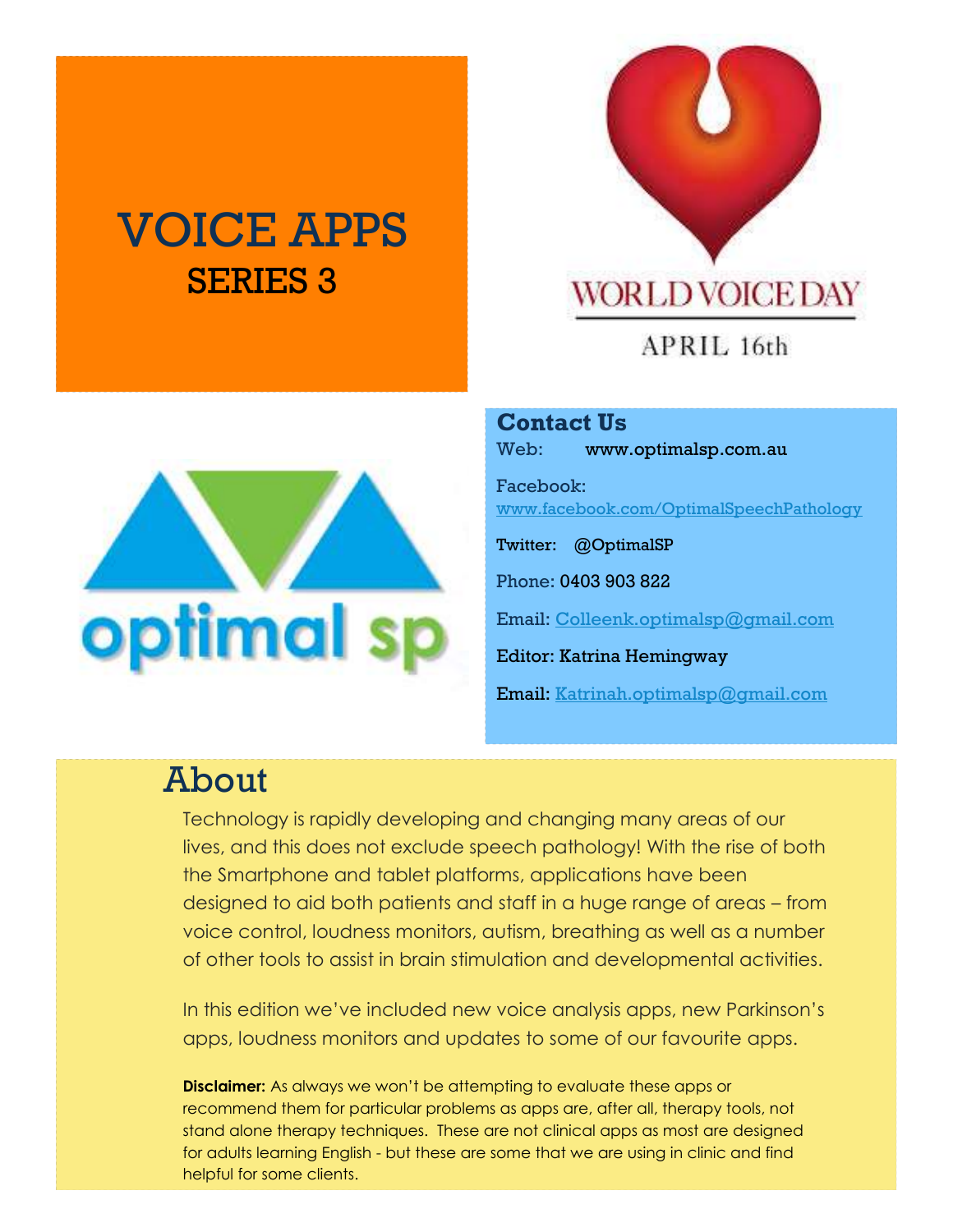## optimal sp Our Favourites

## Have a read below for some useful applications



#### **Loudness: Voice Analyst**

Voice Analyst provides people with immediate visual, acoustic and statistical feedback of their voice and the option to save each recording. It will be helpful to a wide range of people who want to change the pitch or volume of their voice including those with Dysphonia, Parkinson's Disease, Transgender and even singers wanting to improve the acoustic quality of their voice Requires IOS 6.0 or later. Compatible with iPhone, iPad & iPod touch. Cost: \$22.99



#### **Loudness: Sensory Speak Up**

Brought to you by the Northwest Parkinson's Foundation this app is a useful tool style for Parkinson's patients to practice their speech. The approach pays special attention to the volume of the patient's voice. Two practice tools are included: 1) Words & Phrases, a series of random statements are presented for the user to speak; & 2) Reading & Conversation, a free form area allowing longer practice sessions. Requires IOS 7.0 for iPad only.

#### Cost: Free

| Carrier ®           | 6:46 PM                            |   |
|---------------------|------------------------------------|---|
|                     | <b>Exercises</b>                   |   |
| <b>Vocal Yoga</b>   |                                    |   |
| <b>Tone Flow</b>    |                                    | э |
| <b>Breathing</b>    |                                    | э |
|                     | <b>Inflection and Emphasis</b>     | ð |
| <b>Vowel Onsets</b> |                                    | 5 |
| <b>Play and Run</b> |                                    | э |
| Sing                |                                    | Ś |
|                     | <b>Cough &amp; Throat Clearing</b> |   |
| Volume              |                                    |   |

#### **Exercises: Ivoice Therapy**

Ivoice Therapy is designed to complement the care of patients undergoing voice therapy by offering efficient rehabilitation exercises that maximise tone clarity by balancing respiratory, phonatory & articulatory effort. This app allows clinicians to program exercises at regular intervals throughout the day promoting awareness, habituation & efficient recovery. Requires IOS 7.1 or later. Compatible with iPhone, iPad & iPod touch. Cost: \$16.99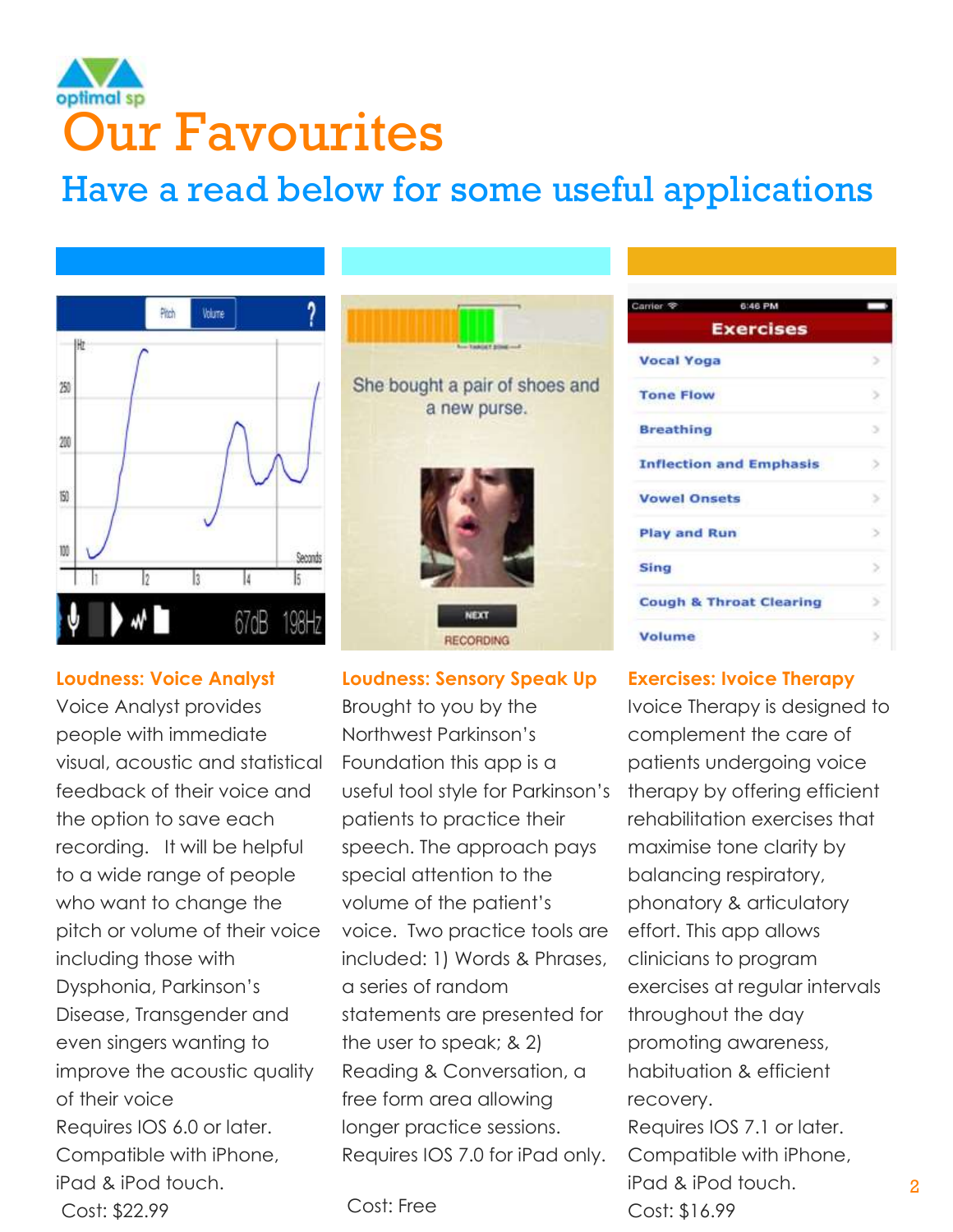

# **"What new technology does is create new opportunities" Tim O'Reilly**



#### **Breathing: Voice Lessons to the World**

Voice Lessons To The World™ episodes, created by New York Vocal Coaching's™ Justin Stoney, are now available on your smart device. This app is designed to make voice lessons available to anyone, anywhere in the world.

Requires IOS 7.0 or later. Compatible with iPhone, iPad and iPod touch



#### **Loudness: Sonneta Voice Monitor**

This app allows you to measure vocal pitch (fundamental frequency) & sound pressure level (SPL). The real-time meter display and moving chart provide you with feedback for singing or speech therapy exercises. It is designed specifically for measuring the human voice with play back recordings allowing you to review Pitch, Sound Level and Phonation Time.

Requires IOS 6.0 or later. Compatible with iPhone, iPad and iPod touch Cost: \$53.99



**Voice Anatomy: Larynx ID** The Larynx ID app helps students and patients learn and professionals teach normal larynx structure. It features front, side, back and top views. As each part is touched, the part highlights and the part name and description text changes.

It makes learning normal larynx structure identification easy.

Requires IOS 6.0 or later. Compatible with iPhone, iPad and iPod touch

Cost: \$6.49